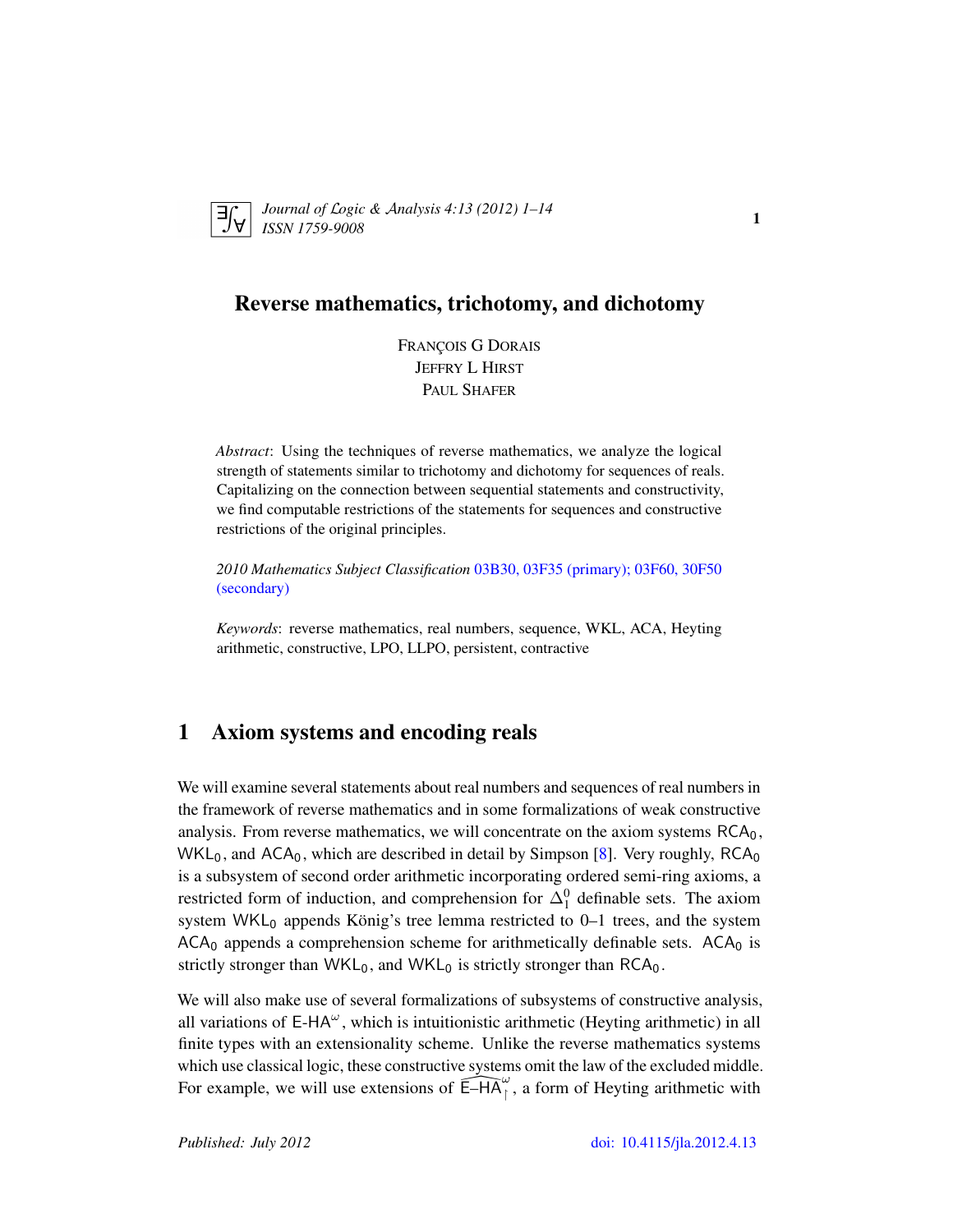primitive recursion restricted to type 0 objects, and induction restricted to quantifier free formulas. We will often append choice axioms. For example, we will use full choice:

$$
\mathsf{AC}: \forall x \exists y A(x, y) \rightarrow \exists Y \forall x A(x, Y(x))
$$

where  $x$  and  $y$  may be of any finite type. We will also use quantifier free choice,  $QF-AC^{0,0}$ , which is defined by the same scheme but where *x* and *y* are restricted to natural number variables and *A* is restricted to quantifier free formulas. These systems and many others are treated in detail by Kohlenbach [\[7\]](#page-13-1); a short summary appears in the paper of Hirst and Mummert [\[5\]](#page-13-2).

Both Simpson [\[8\]](#page-13-0) (following Definition II.4.4) and Kohlenbach [\[7\]](#page-13-1) (in section 4.1) encode real numbers as rapidly converging sequences of rational numbers. In particular, Simpson defines a real number as a Cauchy sequence of rationals  $\alpha = \langle \alpha(k) \rangle_{k \in \mathbb{N}}$ satisfying  $\forall k \forall i (|\alpha(k) - \alpha(k+i)| \leq 2^{-k})$ . Kohlenbach's reals are required to converge slightly more quickly. For rational numbers, equality and inequality can be expressed using quantifier free formulas of arithmetic. The situation for reals is more complicated. Two reals  $\alpha$  and  $\beta$  are said to be equal if  $\forall k(|\alpha(k) - \beta(k)| \leq 2^{-k+1})$ . Since  $\alpha(k)$  and  $\beta(k)$  are rationals, this formalization of equality contains only the leading universal quantifier. Because we consider both classical and intuitionistic systems, we need to be especially careful in defining inequality for reals. For reals  $\alpha$  and  $\beta$ , we say  $\alpha < \beta$ (or  $\beta > \alpha$ ) if  $\exists k(\beta(k) - \alpha(k) > 2^{-k+1})$ . We say that  $\beta \leq \alpha$  if  $\neg(\alpha < \beta)$ , which is equivalent to  $\forall k(\beta(k) - \alpha(k)) \leq 2^{-k+1}$  over  $\widehat{\mathsf{E}-HA}^{\omega}$ . Note that  $\beta \leq \alpha$  is not defined as a disjunction. These definitions are equivalent over  $RCA_0$  to those following Definition II.4.4 of Simpson [\[8\]](#page-13-0): his  $\alpha < \beta$  is our  $\neg\neg(\alpha < \beta)$ . We say  $\alpha$  is positive if  $\alpha > 0$  and negative if  $\alpha < 0$ . Here 0 can be the sequence of zeros, or equivalently any real that is equal to that real. We say  $\alpha$  is non-positive if  $\alpha$  is not positive, which is equivalent over  $\widehat{\mathsf{E}-H\mathsf{A}^{\omega}}$  to  $\alpha \leq 0$ . Similarly,  $\alpha$  is non-negative means  $0 \leq \alpha$ . Summarizing, we have the following:

- $\alpha$  is a real means  $\forall k \forall i (|\alpha(k) \alpha(k+i)| \leq 2^{-k}).$
- $\alpha = \beta$  means  $\forall k(|\alpha(k) \beta(k)| \leq 2^{-k+1}).$
- $\alpha < \beta$  means  $\exists k(\beta(k) \alpha(k) > 2^{-k+1})$ .
- $\beta \le \alpha$  means  $\neg(\alpha < \beta)$ , or equivalently,  $\forall k(\beta(k) \alpha(k) \le 2^{-k+1})$ .
- $\alpha$  is positive means  $\alpha > 0$ , or equivalently,  $\exists k(\alpha(k) > 2^{-k+1})$ .
- $\alpha$  is negative means  $\alpha < 0$ , or equivalently,  $\exists k(\alpha(k) < -2^{-k+1})$ .
- $\alpha$  is non-positive means  $\neg(\alpha > 0)$ , which is equivalent to  $\alpha \leq 0$ , which is equivalent to  $\forall k(\alpha(k) \leq 2^{-k+1})$ .
- $\alpha$  is non-negative means  $\neg(\alpha < 0)$ , which is equivalent to  $\alpha \geq 0$ , which is equivalent to  $\forall k(\alpha(k) \geq -2^{-k+1})$ .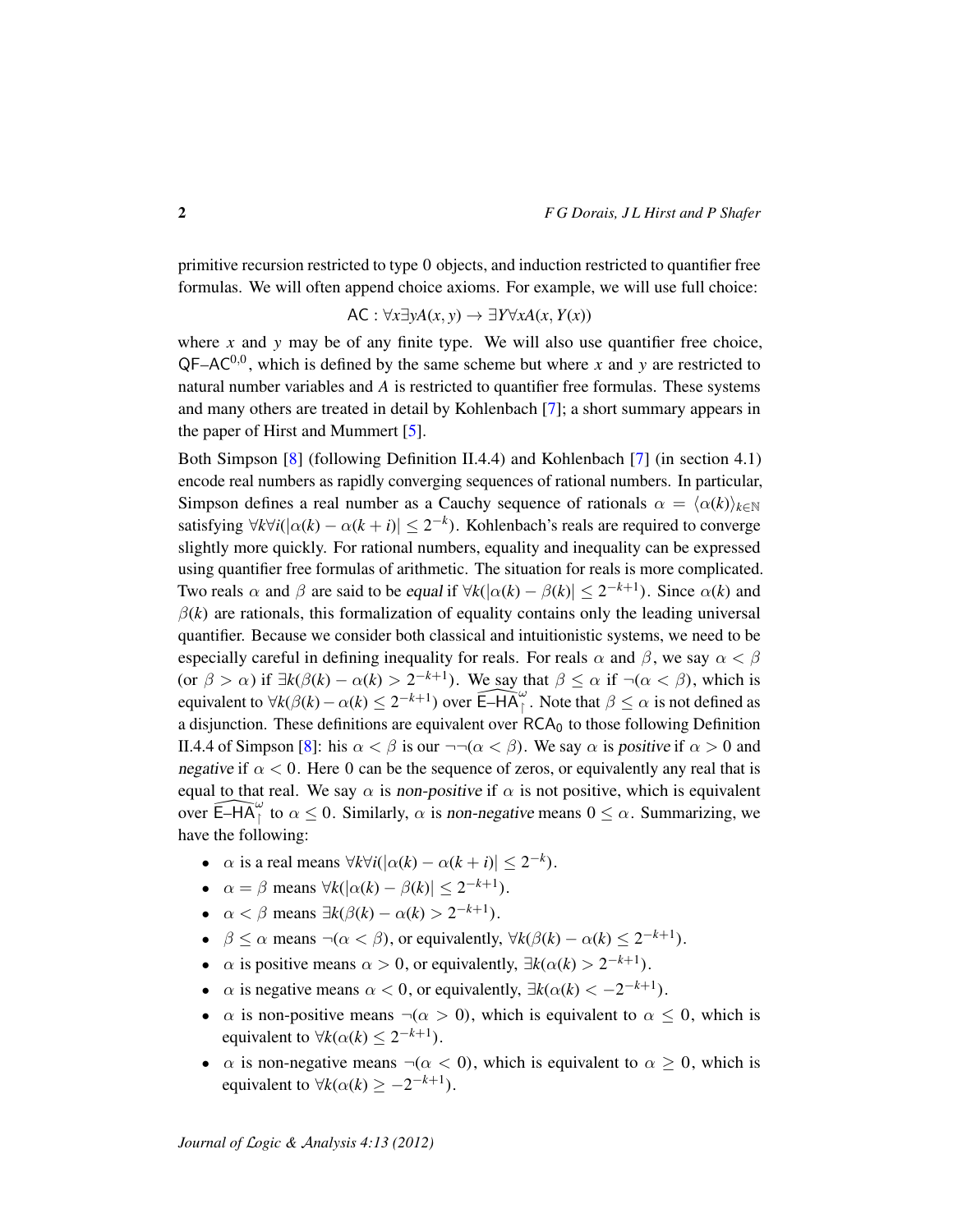### 2 Reverse mathematics

The principle of dichotomy for reals asserts that  $\forall \alpha (\alpha \geq 0 \lor \alpha \leq 0)$ . Since RCA<sub>0</sub> includes the law of the excluded middle, it proves dichotomy for individual reals. However, dichotomy for a sequence of reals requires the use of weak König's lemma, as shown by the following theorem.

<span id="page-2-1"></span>**Theorem 1** ( $RCA<sub>0</sub>$ ) The following are equivalent:

- $(1)$  WKL<sub>0</sub>.
- <span id="page-2-0"></span>(2) If  $\langle \alpha_i \rangle_{i \in \mathbb{N}}$  is a sequence of reals, then there is a set  $I \subset \mathbb{N}$  such that for all *i*,  $i \in I$  implies  $\alpha_i \leq 0$  and  $i \notin I$  implies  $\alpha_i \geq 0$ .

**Proof** Working in RCA<sub>0</sub>, item [2](#page-2-0) is easily deduced from  $\Sigma_1^0$ -separation, which is provable in WKL $_0$  as shown in Lemma IV.4.4 of Simpson [\[8\]](#page-13-0).

The same lemma of Simpson shows that  $WKL<sub>0</sub>$  is equivalent to the separation of ranges of injections with disjoint ranges. We use this to deduce  $WKL_0$  from item [2.](#page-2-0) Let *f* :  $\mathbb{N} \to \mathbb{N}$  and *g* :  $\mathbb{N} \to \mathbb{N}$  be one-to-one functions such that  $\forall i \forall j (f(i) \neq g(j))$ . Write *f*[*s*] for the finite set  $\{f(0), \ldots, f(s-1)\}$ . Note that RCA<sub>0</sub> suffices to find the finite set *f*[*s*] and, since *f* is an injection, to calculate  $f^{-1}(i)$  given that  $i \in f[s]$ . Define the sequence  $\langle \alpha_i \rangle_{i \in \mathbb{N}}$  by

$$
\alpha_i(s) = \begin{cases} 2^{-f^{-1}(i)} & \text{when } i \in f[s], \\ -2^{-g^{-1}(i)} & \text{when } i \in g[s], \\ 0 & \text{otherwise.} \end{cases}
$$

It is clear that  $\langle \alpha_i \rangle_{i \in \mathbb{N}}$  is a sequence of real numbers. Moreover, we know that  $\alpha_i > 0$ if and only if *i* is in the range of f, and  $\alpha_i < 0$  if and only if *i* is in the range of g. If *I* ⊂ N satisfies item [2,](#page-2-0) then *I* contains the range of *g* and excludes the range of *f* .  $\Box$ 

The main theorems of Hirst and Mummert [\[5\]](#page-13-2) show that for certain formulas, if the formula is provable in a constructive setting then  $RCA<sub>0</sub>$  proves a related formula for sequences. Since the preceding theorem shows that dichotomy for sequences of reals implies WKL<sub>0</sub> (and so is not provable in  $RCA<sub>0</sub>$ ), we may conclude that dichotomy for single reals is not provable in (an extension of) a constructive axiom system. The axiom system in the following corollary appends an extensionality scheme, full axiom of choice, and independence of premise for ∃–free formulas to Heyting arithmetic. It is a proper extension of a formalization of constructive analysis.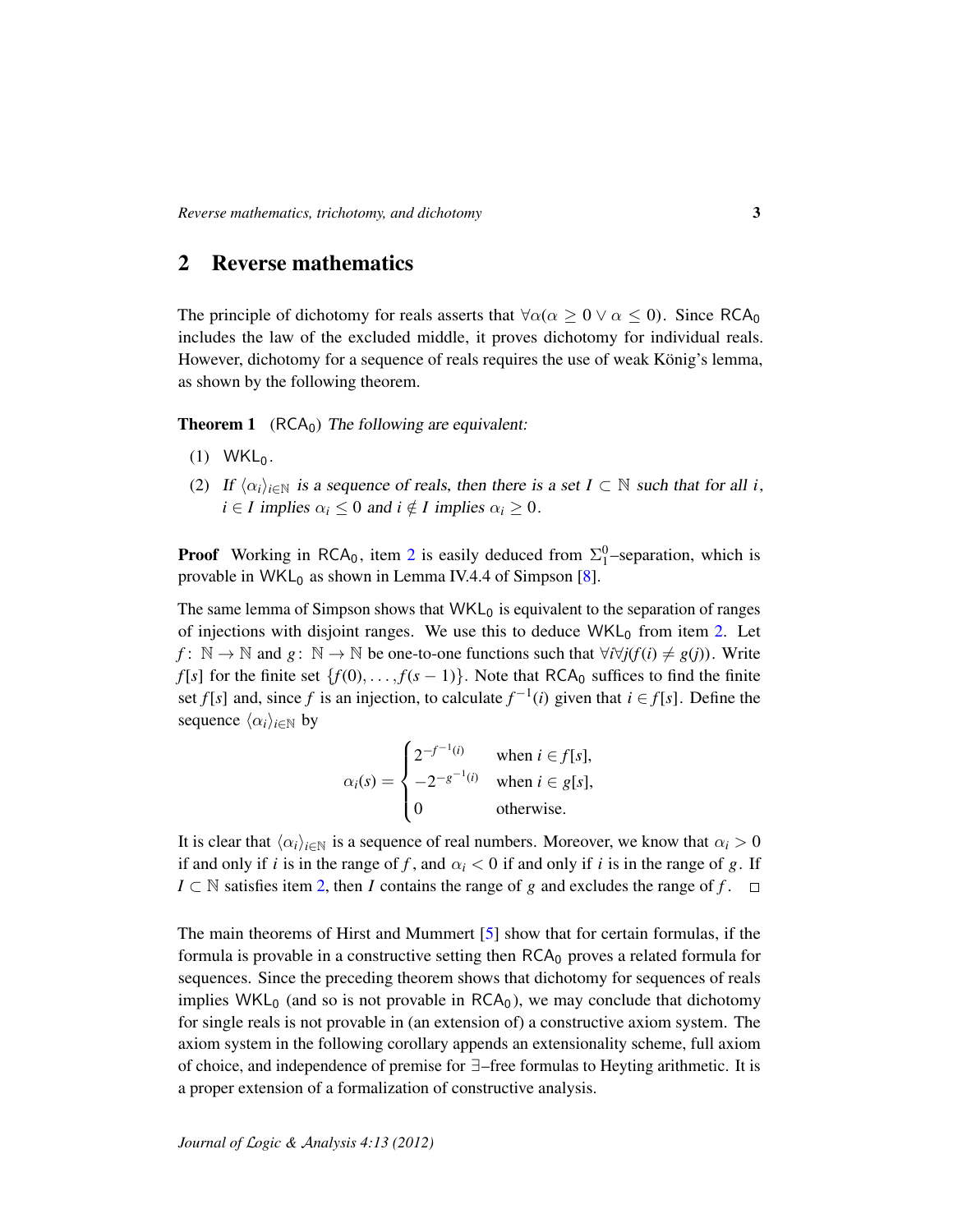<span id="page-3-0"></span>**Corollary 2** E-HA<sup> $\omega$ </sup> + AC + IP $_{\text{ef}}^{\omega}$  does not prove that if  $\alpha$  is a real then  $\alpha \ge 0$  or  $\alpha \leq 0$ .

**Proof** Apply the contrapositive of Theorem 3.6 of Hirst and Mummert [\[5\]](#page-13-2) to a formula asserting that for every  $\alpha$  there is a natural number *n* such that if  $\alpha$  is a real then either  $n = 0$  and  $\alpha \leq 0$ , or  $n = 1$  and  $\alpha \geq 0$ . This formula is in the class  $\Gamma_1$ , so the theorem applies. Theorem [1](#page-2-1) shows that  $RCA_0$  does not prove the sequential version, so E-HA<sup> $\omega$ </sup> + AC + IP $_{\text{ef}}^{\omega}$  does not prove dichotomy.  $\Box$ 

The non-constructive nature of dichotomy can also be deduced from the well-known fact that dichotomy for reals is equivalent to Bishop's lesser limited principle of omniscience. Discussions of this can be found in Bridges and Richman  $[2]$  and in Bridges and Vîță [\[3\]](#page-13-4). For completeness we present a version of this fact, formulated in the fashion of a reverse mathematics result.

<span id="page-3-1"></span>**Theorem 3**  $(\widehat{\mathsf{E}-H\mathsf{A}}_1^{\omega} + \mathsf{QF}-\mathsf{AC}^{0,0})$  The following are equivalent:

- (1) LLPO (Lesser limited principle of omniscience) If  $f: \mathbb{N} \to \{0, 1\}$  is a function that takes the value 1 at most once, then either  $\forall n(f(2n) = 0)$  or  $\forall n(f(2n+1) = 0)$ .
- (2) If  $\alpha$  is a real number, then  $\alpha \geq 0$  or  $\alpha \leq 0$ .

Consequently, neither of these statements are provable in  $E-HA^{\omega} + AC$ .

**Proof** We sketch the equivalence working in  $\widehat{E-HA}^{\omega}_{1}$  + QF–AC<sup>0,0</sup>. Assume LLPO and suppose  $\alpha$  is a real. Use QF–AC<sup>0,0</sup> to define f as follows. Set the values of f to 0 as long as  $|\alpha(n)| \leq 2^{-n+1}$ . If we discover a (least) *k* such that  $|\alpha(k)| > 2^{-k+1}$ , let  $f(2k) = 1$  if  $\alpha(k) > 0$ , let  $f(2k + 1) = 1$  if  $\alpha(k) < 0$ , and set all other values of *f* to 0. Note that if  $\forall n(f(2n) = 0)$  then  $\alpha < 0$ , and if  $\forall n(f(2n + 1) = 0)$  then  $\alpha > 0$ .

To prove the converse, suppose  $f: \mathbb{N} \to \{0, 1\}$  takes the value 1 at most once. Define  $\alpha$  by specifying that

- $\alpha(n) = 0$  if  $f(t) = 0$  for all  $t \leq n$ ,
- $\alpha(n) = 2^{-t}$  if there is an even  $t \leq n$  such that  $f(t) = 1$ , and
- $\alpha(n) = -2^{-t}$  if there is an odd  $t \leq n$  such that  $f(t) = 1$ .

Note that if  $\alpha \ge 0$  then  $\forall n(f(2n+1) = 0)$ , and if  $\alpha \le 0$  then  $\forall n(f(2n) = 0)$ .

The last sentence of the theorem is provable by a realizability argument by applying Corollary [2.](#page-3-0)  $\Box$ 

*Journal of* L*ogic &* A*nalysis 4:13 (2012)*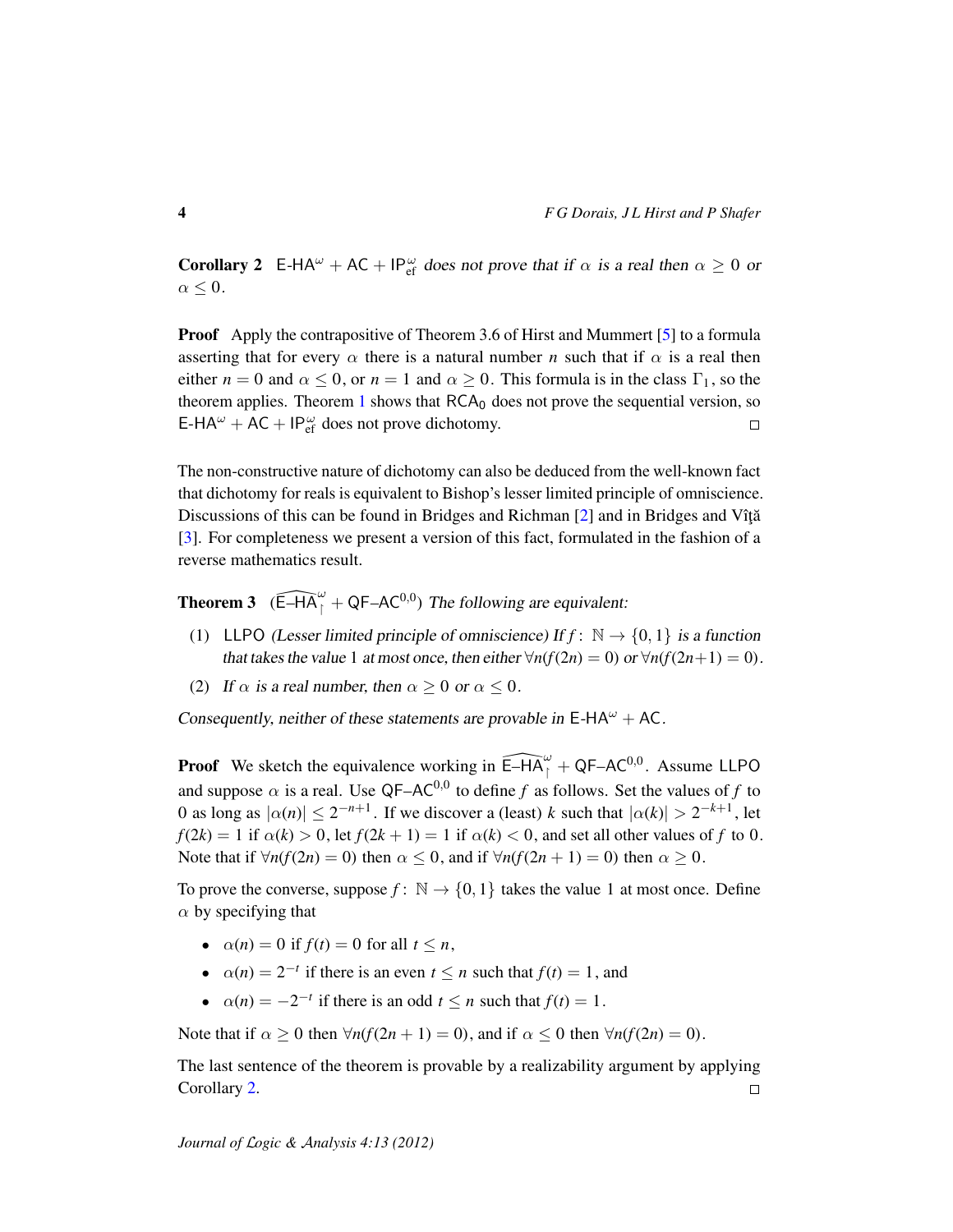Theorem [1](#page-2-1) and Theorem [3](#page-3-1) indirectly link weak König's lemma and LLPO. Other connections can be found in the work of Ishihara [\[6\]](#page-13-5) and Brattka and Gherardi [\[1\]](#page-13-6).

Following the pattern of our work with dichotomy, we now turn to trichotomy for reals:  $\forall \alpha(\alpha < 0 \vee \alpha = 0 \vee \alpha > 0)$ . Since RCA<sub>0</sub> includes the law of the excluded middle, it proves trichotomy for a single real, as noted in Section II.4 of Simpson [\[8\]](#page-13-0). As shown below, trichotomy for sequences of reals is equivalent to arithmetical comprehension, and consequently is strictly stronger than dichotomy for sequences.

<span id="page-4-3"></span>**Theorem 4** ( $RCA<sub>0</sub>$ ) The following are equivalent:

- $(1)$  ACA<sub>0</sub>.
- <span id="page-4-0"></span>(2) If  $\langle \alpha_i \rangle_{i \in \mathbb{N}}$  is a sequence of reals, then there are sets of natural numbers *L*, *E*, and *G* such that  $i \in L$  implies  $\alpha_i < 0$ ,  $i \in E$  implies  $\alpha_i = 0$ , and  $i \in G$  implies  $\alpha_i > 0$ .
- <span id="page-4-1"></span>(3) If  $\langle \alpha_i \rangle_{i \in \mathbb{N}}$  is a sequence of non-negative reals, then there is a set *I* ⊂ N such that for all *i*,  $i \in I$  implies  $\alpha_i = 0$  and  $i \notin I$  implies  $\alpha_i > 0$ .

**Proof** It is clear that arithmetic comprehension suffices to prove the existence of the sets *L*, *E*, and *G* in item [2.](#page-4-0) Since item [3](#page-4-1) is a restriction of item [2,](#page-4-0) we can complete the proof by showing that item  $3$  implies  $ACA_0$ .

By Lemma III.1.3 of Simpson [\[8\]](#page-13-0), we need only show that item [3](#page-4-1) suffices to prove the existence of ranges of injections. Let  $f: \mathbb{N} \to \mathbb{N}$  be one-to-one. Using the bracket notation from the proof of Theorem [1,](#page-2-1) define  $\langle \alpha_i \rangle_{i \in \mathbb{N}}$  by

$$
\alpha_i(s) = \begin{cases} 2^{-f^{-1}(i)} & \text{when } i \in f[s], \\ 2^{-s} & \text{otherwise.} \end{cases}
$$

Straightforward arguments show that  $\langle \alpha_i \rangle_{i \in \mathbb{N}}$  is a sequence of non-negative real numbers. Moreover, we see that  $\alpha_i > 0$  if and only if *i* is in the range of *f*. Thus the range of *f* exists by applying  $\Delta_1^0$  comprehension to find the complement of the set *I* as provided in item [3.](#page-4-1)  $\Box$ 

The next corollary follows immediately by a proof that is almost identical to that of Corollary [2.](#page-3-0)

<span id="page-4-2"></span>**Corollary 5** E-HA<sup> $\omega$ </sup> + AC + IP $_{\text{ef}}^{\omega}$  does not prove that if  $\alpha$  is a real and  $\alpha \ge 0$ , then  $\alpha > 0$  or  $\alpha = 0$ .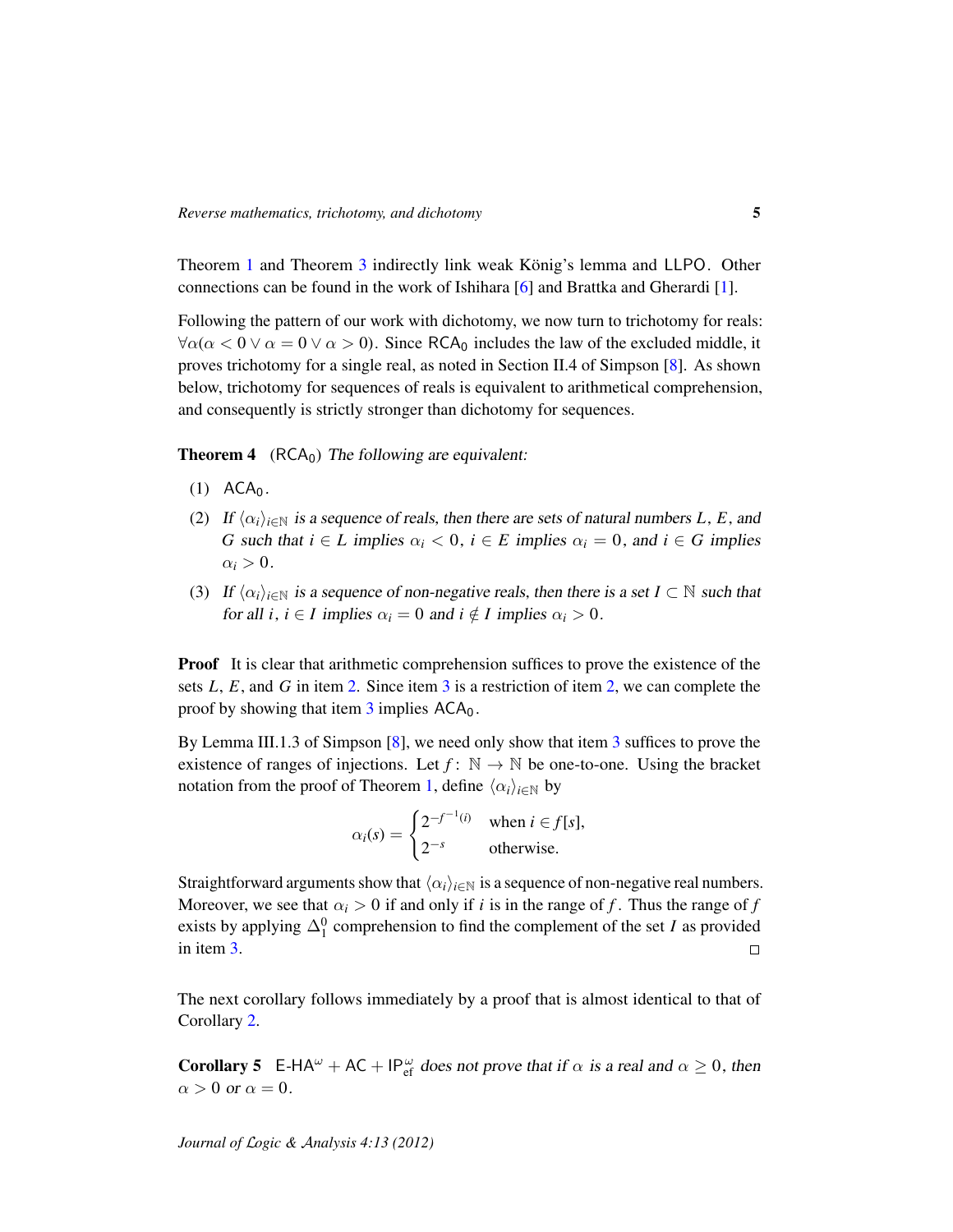Imitating Theorem [3,](#page-3-1) we present the following well known relationship between trichotomy and Bishop's limited principle of omniscience.

**Theorem 6** ( $\widehat{E-HA}^{\omega}_{1} + QF-AC^{0,0}$ ) The following are equivalent:

- (1) LPO (limited principle of omniscience) If  $f: \mathbb{N} \to \{0, 1\}$  then either  $\exists n(f(n) =$ 1) or  $\forall n(f(n) = 0)$ .
- <span id="page-5-0"></span>(2) If  $\alpha$  is a real number and  $\alpha \geq 0$ , then either  $\alpha > 0$  or  $\alpha = 0$ .
- <span id="page-5-1"></span>(3) If  $\alpha$  is a real number, then  $\alpha < 0$ ,  $\alpha = 0$ , or  $\alpha > 0$ .

Consequently, none of these statements are provable in  $E-HA^{\omega} + AC$ .

**Proof** We sketch the equivalences, working in  $\widehat{E}-HA_{1}^{\omega} + QF-AC^{0,0}$ . First assume LPO and suppose  $\alpha \ge 0$ . Use QF–AC<sup>0,0</sup> to define *f* by  $f(n) = 1$  if  $\alpha(n) > 2^{-n+1}$  and  $f(n) = 0$  otherwise. Apply LPO to determine if  $\alpha > 0$  or  $\alpha = 0$ .

Next, assume item [2](#page-5-0) and let  $\alpha$  be a real. Define reals  $\rho$  and  $\sigma$  by

$$
\rho(n) = \begin{cases} \alpha(n) & \text{if } \alpha(n) \ge 0, \\ 0 & \text{otherwise.} \end{cases} \quad \text{and} \quad \sigma(n) = \begin{cases} -\alpha(n) & \text{if } \alpha(n) \le 0, \\ 0 & \text{otherwise.} \end{cases}
$$

Note that  $\rho$  and  $\sigma$  satisfy the convergence rate requirements for reals, and that both  $\rho \ge 0$  and  $\sigma \ge 0$ . Apply item [2](#page-5-0) to  $\rho$  and  $\sigma$ . If  $\rho > 0$ , then  $\alpha > 0$ . If  $\sigma > 0$ , then  $\alpha$  < 0. If both  $\rho = 0$  and  $\sigma = 0$ , then  $\alpha = 0$ . Thus, item [3](#page-5-1) holds.

Finally, assume item [3](#page-5-1) and suppose  $f: \mathbb{N} \to \{0, 1\}$ . Define  $\alpha$  as follows. For each *n*, let  $\alpha(n) = 0$  if  $f(t) = 0$  for all  $t \leq n$ , and let  $\alpha(n) = 2^{-t}$  if  $t$  is the least number less than or equal to *n* such that  $f(t) = 1$ . Then  $\alpha > 0$ . Applying item [3,](#page-5-1) if  $\alpha = 0$  then  $∀n(f(n) = 0)$  and if  $\alpha > 0$  then  $∃n(f(n) = 1)$ .

The final sentence of the theorem may be derived directly from realizability arguments, or proved by applying Corollary [5.](#page-4-2)  $\Box$ 

#### 3 Restrictions

The goal of this section is to define subclasses of reals for which dichotomy and trichotomy can be proved constructively. In light of the result of Hirst and Mummert [\[5\]](#page-13-2), the corresponding sequential restrictions will be provable in  $RCA<sub>0</sub>$ . We begin by addressing dichotomy.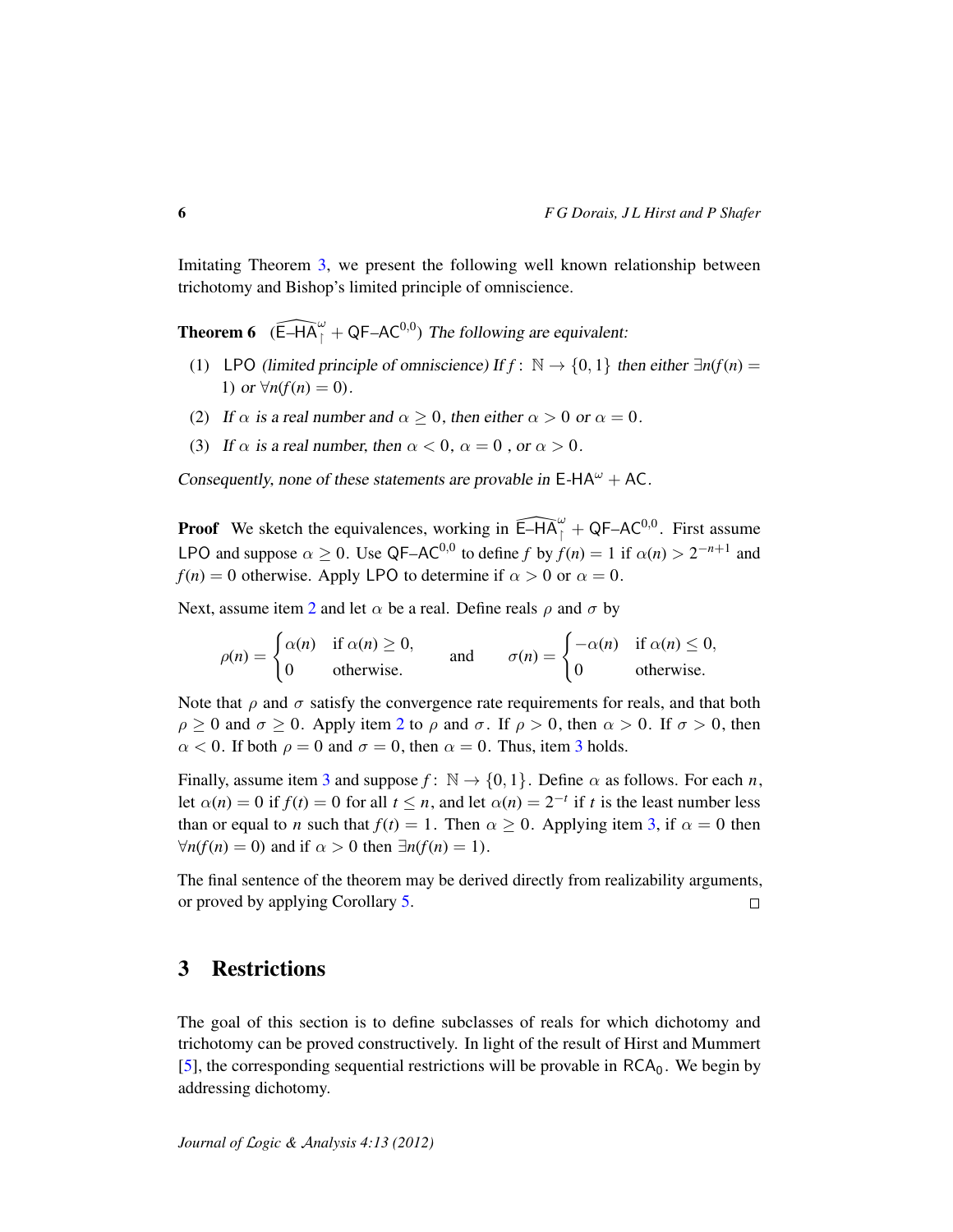**Definition 7** Let  $\alpha$  be a real number.

• We say that  $\alpha$  is *upper k–persistent* if

 $\forall s(s > k \land \alpha(s) > 0 \rightarrow \exists t(t > s \land \alpha(t) > 0)).$ 

• We say that  $\alpha$  is *lower k–persistent* if

 $\forall s(s > k \land \alpha(s) \leq 0 \rightarrow \exists t(t > s \land \alpha(t) \leq 0)).$ 

• We say that  $\alpha$  is *k–persistent* if it is both upper and lower *k*–persistent.

Informally, if a rational sequence is  $k$ –persistent, after the first  $k$  entries, the tail contains no last non-positive entry and no last non-negative entry. Every positive real has a tail that consists entirely of positive rationals, so if the  $k<sup>th</sup>$  entry of a  $k$ –persistent real is nonpositive, then the real cannot be positive. Since the real is not positive, it is non-positive. Similarly, if the  $k<sup>th</sup>$  entry is non-negative, then the real must be non-negative. Thus, dichotomy restricted to *k*–persistent reals is provable in a constructive axiom system.

<span id="page-6-0"></span>**Theorem 8** ( $\widehat{E-HA}_{\uparrow}^{\omega}$ ) If  $\alpha$  is *k*–persistent, then either  $\alpha \leq 0$  or  $\alpha \geq 0$ .

**Proof** If  $\alpha$  is *k*–persistent, consider  $\alpha(k)$ . Since comparisons of  $\alpha(k)$  with 0 are quantifier free formulas,  $\widehat{\mathsf{E}-HA}^{\omega}$  proves that  $\alpha(k) \leq 0$  or that  $\alpha(k) \geq 0$ . Consider the case when  $\alpha(k) \leq 0$ . Suppose that there exists a *j* such that  $\alpha(j) - 0 > 2^{-j+1}$ . Due to the rate of convergence of  $\alpha$ , for all  $t > j$ ,  $\alpha(t) > 0$ , contradicting the *k*–persistence of  $\alpha$ . Thus  $\neg(0 < \alpha)$ , which is  $\alpha \leq 0$ . Similarly, in the case that  $\alpha(k) \geq 0$ , we have  $\alpha \geq 0$ .  $\Box$ 

Restricting item [2](#page-2-0) of Theorem [1](#page-2-1) to *k*–persistent reals yields a sequential statement that is provable in  $RCA<sub>0</sub>$ .

<span id="page-6-1"></span>**Theorem 9** (RCA<sub>0</sub>) Fix  $k \in \mathbb{N}$ . If  $\langle \alpha_i \rangle_{i \in \mathbb{N}}$  is a sequence of *k*–persistent reals, then there is a set  $I \subset \mathbb{N}$  such that for all  $i, i \in I$  implies  $\alpha_i \leq 0$  and  $i \notin I$  implies  $\alpha_i \geq 0$ .

**Proof** If  $\langle \alpha_i \rangle_{i \in \mathbb{N}}$  is a sequence of *k*–persistent reals, then the set *I* ⊂ N defined by  $I = \{i \in \mathbb{N} \mid \alpha_i(k) \leq 0\}$  exists by  $\Delta_1^0$  comprehension and satisfies the theorem. One could also prove this result by applying Theorem 3.6 of Hirst and Mummert [\[5\]](#page-13-2) to Theorem [8.](#page-6-0)  $\Box$ 

Next, we present analogous restrictions for trichotomy.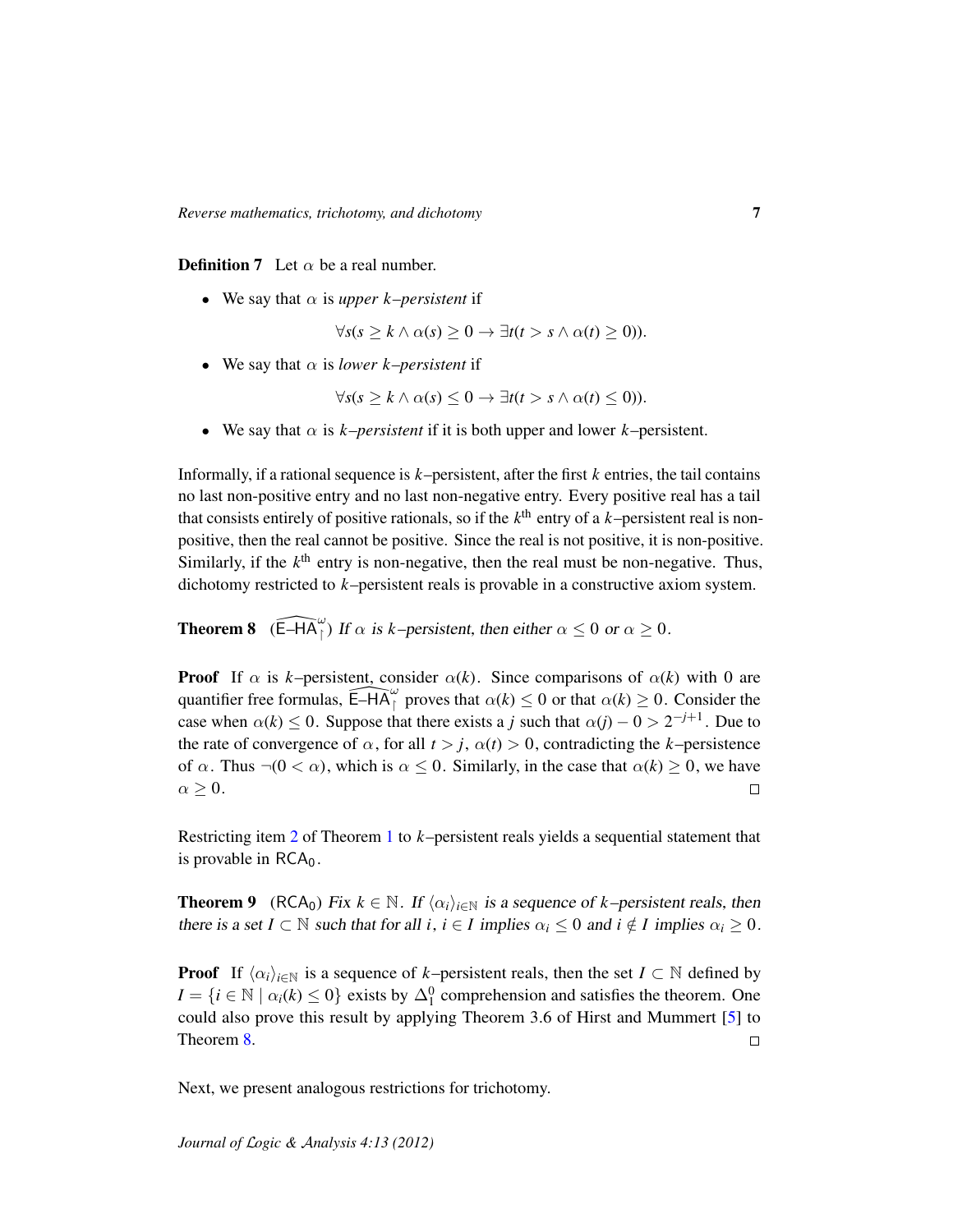**Definition 10** Let  $\alpha$  be a real number. We say that  $\alpha$  is contractive if for every *s* and  $t > s$ , either  $\alpha(s) \leq \alpha(t) \leq \alpha(s+1)$  or  $\alpha(s+1) \leq \alpha(t) \leq \alpha(s)$ .

Informally, each successive pair of rationals in a contractive real provide upper and lower bounds for the value of the real. Reals that are *k*–persistent and contractive have the added feature that if  $\alpha(k)$  and  $\alpha(k+1)$  are not both positive or both negative, then  $\alpha = 0$ . Consequently, trichotomy for *k*–persistent contractive reals can be proved constructively.

<span id="page-7-0"></span>**Theorem 11** ( $\widehat{E-HA_{\perp}^{\omega}}$ ) If  $\alpha \ge 0$  is *k*–persistent and contractive, then either  $\alpha = 0$  or  $\alpha > 0$ .

**Proof** Suppose  $\alpha \geq 0$  is *k*–persistent and contractive. Note that formulas involving comparisons of specific rational numbers are quantifier free. Thus  $\widehat{E-HA}^{\omega}_{\uparrow}$  proves that either  $(\alpha(k) \leq 0 \vee \alpha(k+1) \leq 0)$  or  $(\alpha(k) > 0 \wedge \alpha(k+1) > 0)$ . In the first case, since  $\alpha$  is *k*–persistent, we know  $\alpha = 0$ . In the second case,  $\alpha > 0$  because  $\alpha$  is contractive.  $\Box$ 

Working in  $RCA_0$ , we can prove item [3](#page-4-1) of Theorem [4](#page-4-3) for sequences of  $k$ –persistent contractive reals, as follows.

**Theorem 12** (RCA<sub>0</sub>) If  $\langle \alpha_i \rangle_{i \in \mathbb{N}}$  is a sequence of non-negative *k*–persistent contractive reals, then there is a set  $I \subset \mathbb{N}$  such that for all *i*,  $i \in I$  implies  $\alpha_i = 0$  and  $i \notin I$  implies  $\alpha_i > 0$ .

**Proof** Working in RCA<sub>0</sub>, suppose  $\langle \alpha_i \rangle_{i \in \mathbb{N}}$  is a sequence of non-negative *k*–persistent contractive reals. As above, if  $\alpha_i(k) \leq 0$  or  $\alpha_i(k+1) \leq 0$ , then  $\alpha_i = 0$ . Also, if  $\alpha_i(k) > 0$  and  $\alpha_i(k+1) > 0$ , then  $\alpha_i > 0$ . Consequently, the set *I* defined by  $I = \{i \in \mathbb{N} \mid \alpha_i(k) \leq 0 \vee \alpha_i(k+1) \leq 0\}$  has the desired property and exists by  $\Delta_1^0$ comprehension. (The defining formula is actually quantifier free.) This result could also be derived from Theorem [11](#page-7-0) by applying Theorem 3.6 of Hirst and Mummert [\[5\]](#page-13-2).  $\Box$ 

In formulating the definitions for *k*–persistent and contractive reals, the authors initially searched for computable restrictions of the sequential statements, and then verified the constructive proofs of the principles for individual reals. Thus, working in the reverse mathematics framework can help indicate potential constructive results. Of course, actual constructive results immediately yield proofs of computable restrictions of sequential statements, at least for formulas in  $\Gamma_1$ .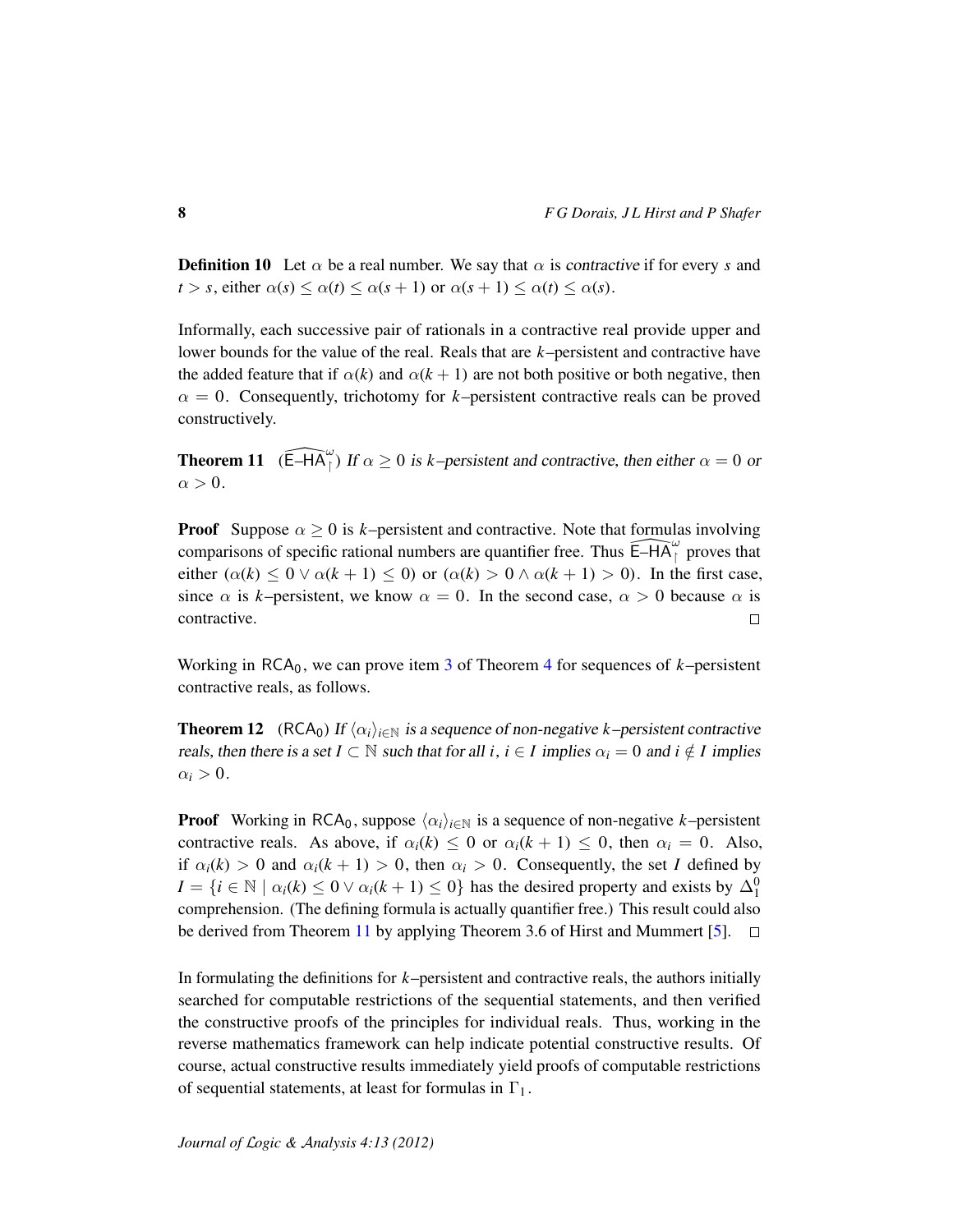### 4 Variations on persistence

We say that a real is eventually persistent if it is  $k$ –persistent for some  $k$ . RCA<sub>0</sub> proves that every real is eventually persistent, so Theorem [1](#page-2-1) holds with sequences of eventually persistent reals substituted in item [2.](#page-2-0) Examination of the proof of the related computable restriction in Theorem [9](#page-6-1) shows that it does not rely on the assumption that every real in the sequence is *k*–persistent for the same *k*. We only need to know some value for *k* for each real. This information can be encoded in an auxiliary function. We say that *h* :  $\mathbb{N} \to \mathbb{N}$  is a modulus of persistence for the sequence of reals  $\langle \alpha_i \rangle_{i \in \mathbb{N}}$  if for each *i*,  $\alpha_i$  is  $h(i)$ –persistent.

<span id="page-8-1"></span>**Theorem 13** (RCA<sub>0</sub>) If *h* is a modulus of persistence for the sequence of reals  $\langle \alpha_i \rangle_{i \in \mathbb{N}}$ , then there is a set  $I \subset \mathbb{N}$  such that for all *i*,  $i \in I$  implies  $\alpha_i \leq 0$  and  $i \notin I$  implies  $\alpha_i \geq 0$ .

Proof Use the proof of Theorem [9,](#page-6-1) replacing *k* by *h*(*i*).

In the development of real analysis in reverse mathematics  $[8]$ , many results that require  $WKL_0$  can be proved in RCA<sub>0</sub> for those special cases where functions have a modulus of uniform continuity. In that setting, the existence of the modulus is equivalent to  $WKL_0$ . By contrast, the existence of moduli of persistence is unexpectedly strong.

**Theorem 14** ( $RCA<sub>0</sub>$ ) The following are equivalent:

- $(1)$  ACA<sub>0</sub>.
- <span id="page-8-0"></span>(2) Every sequence of reals has a modulus of persistence.

**Proof** Given a sequence of reals, a modulus of persistence can be easily be defined by an arithmetical formula using the sequence as a parameter. Thus,  $ACA_0$  proves item [2.](#page-8-0)

To prove the reversal, we use item [2](#page-8-0) to define the range of an injection. Suppose  $f: \mathbb{N} \to \mathbb{N}$  is one-to-one. Using the bracket notation from the proof of Theorem [4,](#page-4-3) define a sequence of reals  $\langle \alpha_i \rangle_{i \in \mathbb{N}}$  by

$$
\alpha_i(n) = \begin{cases} 2^{-f^{-1}(i)} & \text{if } i \in f[n] \\ 0 & \text{if } i \notin f[n]. \end{cases}
$$

Apply item [2](#page-8-0) to find a modulus of persistence *h* for  $\langle \alpha_i \rangle_{i \in \mathbb{N}}$ . By  $\Delta_1^0$  comprehension, the set  $X = \{i \mid (\exists k \leq h(i))(f(k) = i)\}$  exists. Clearly, X is a subset of the range of f. Conversely, if for some *k* we have  $f(k) = i$ , then for any value *j* less than *k*,  $\alpha_i$  is not lower *j*–persistent. Thus,  $k \leq h(i)$ , and *i* will be included in *X*.  $\Box$ 

 $\Box$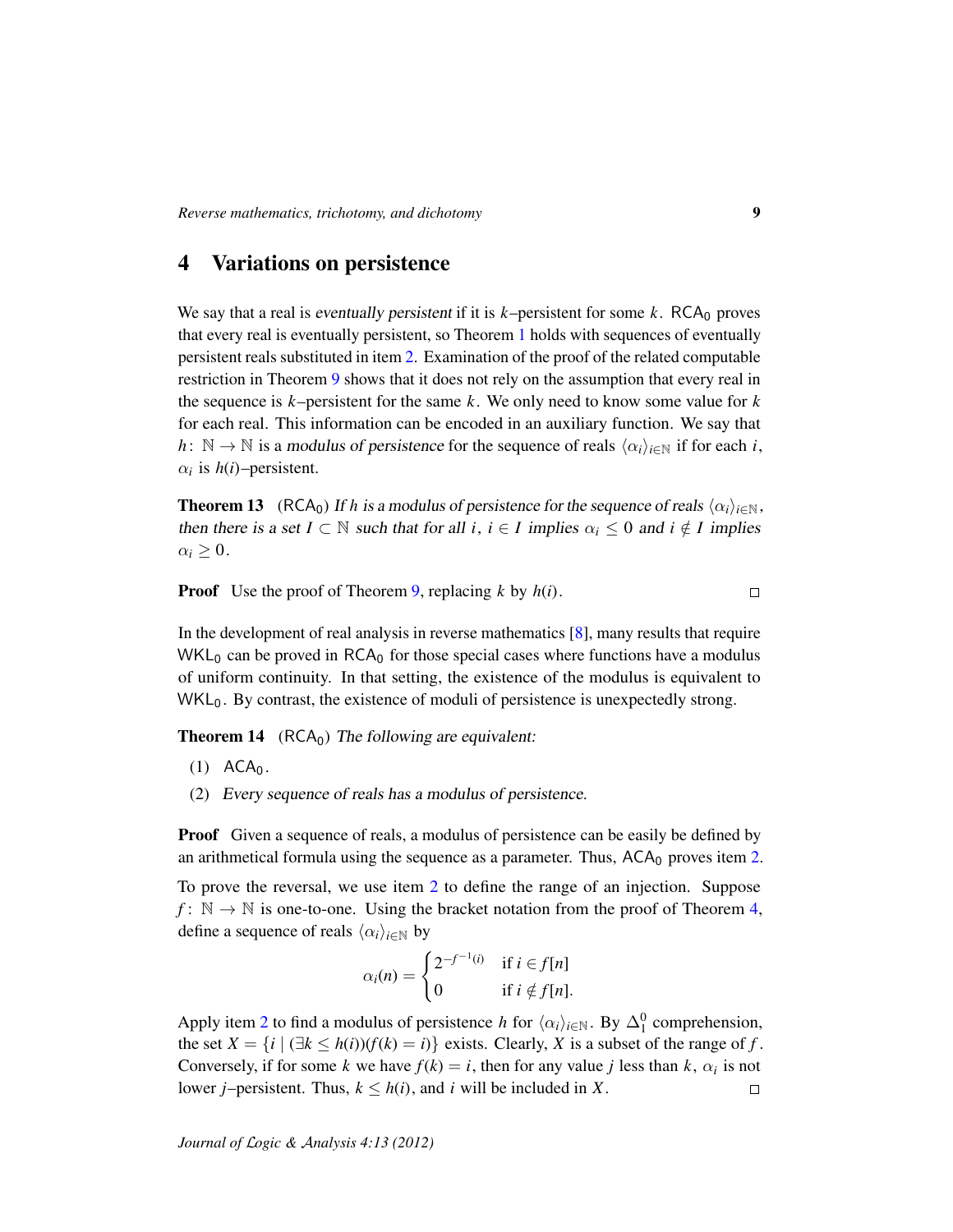Even though  $WKL_0$  is too weak to prove the existence of a modulus of persistence for a sequence of reals, it does suffice to prove that every sequence of reals is term-wise equal to a sequence that has a modulus of persistence.

<span id="page-9-2"></span>**Theorem 15** ( $RCA<sub>0</sub>$ ) The following are equivalent:

- $(1)$  WKL<sub>0</sub>.
- <span id="page-9-0"></span>(2) If  $\langle \alpha_i \rangle_{i \in \mathbb{N}}$  is a sequence of reals, then there is a sequence  $\langle \beta_i \rangle_{i \in \mathbb{N}}$  of 0–persistent reals such that for all  $i \in \mathbb{N}$ ,  $\alpha_i = \beta_i$ .
- <span id="page-9-1"></span>(3) If  $\langle \alpha_i \rangle_{i \in \mathbb{N}}$  is a sequence of reals, then there is a sequence  $\langle \beta_i \rangle_{i \in \mathbb{N}}$  of reals with a modulus of persistence such that for all  $i \in \mathbb{N}$ ,  $\alpha_i = \beta_i$ .

**Proof** To show that WKL<sub>0</sub> proves item [2,](#page-9-0) suppose  $\langle \alpha_i \rangle_{i \in \mathbb{N}}$  is a sequence of reals. Using WKL<sub>0</sub>, apply Theorem [1](#page-2-1) to find a set *I* such that for all  $i, i \in I$  implies  $\alpha_i \leq 0$  and  $i \notin I$  implies  $\alpha_i \geq 0$ . Define  $\beta_i$  as follows. If  $i \in I$  and  $j \in \mathbb{N}$ , let  $\beta_i(j) = \alpha_i(j+1)$  if  $\alpha_i(j+1) < 0$  and let  $\beta_i(j) = -2^{-j-1}$  otherwise. If  $i \notin I$  and  $j \in \mathbb{N}$ , let  $\beta_i(j) = \alpha_i(j+1)$  if  $\alpha_i(j+1) > 0$  and let  $\beta_i(j) = 2^{-j-1}$  otherwise. Straightforward arguments verify that for each *i*,  $\alpha_i = \beta_i$  and that  $\beta_i$  is 0–persistent.

Since the constant 0 function is a modulus of persistence of the sequence  $\langle \beta_i \rangle_{i \in \mathbb{N}}$  of item [2,](#page-9-0) clearly item [2](#page-9-0) implies item [3.](#page-9-1) We complete the proof by deducing  $WKL_0$  from item [3,](#page-9-1) finding a separating set for the ranges of injections with disjoint ranges. Suppose *f* and *g* are one-to-one functions with disjoint ranges. Construct  $\langle \alpha_i \rangle_{i \in \mathbb{N}}$  as in the proof of Theorem [1.](#page-2-1) Apply item [3](#page-9-1) to find a term-wise equal sequence of reals with a modulus of persistence, and then apply Theorem [13](#page-8-1) to find the set *I*. As in the proof of Theorem [1,](#page-2-1) *I* contains the range of *g* and excludes the range of *f* .  $\Box$ 

Our choice of the concept of persistence is by no means unique. For example, one can prove item [2](#page-2-0) of Theorem [1](#page-2-1) in  $RCA_0$  provided that the sequence consists only of non-zero reals. Alternatively, one could consider the following definition. A real  $\alpha$  is sticky if

- $\bullet$  ∀*i*(( $\alpha$ (*i*) ≥ 0 ∧  $\alpha$ (*i* + 1) ≥ 0) →  $\alpha$ (*i* + 2) ≥ 0),
- $\forall i((\alpha(i) \leq 0 \land \alpha(i+1) \leq 0) \rightarrow \alpha(i+2) \leq 0)$ , and
- $\bullet$  ∃*i*(( $\alpha$ (*i*) > 0 ∧  $\alpha$ (*i* + 1) > 0) ∨ ( $\alpha$ (*i*) < 0 ∧  $\alpha$ (*i* + 1) < 0)).

Intuitively, if  $\alpha$  is sticky and we plot pairs  $(i, \alpha(i))$  for all *i*, the graph may alternate above and below the axis for a while, but eventually it will stick above the axis or below the axis. The preceding results all hold with 0–persistence or *k*–persistence replaced by stickiness; we leave these proofs as exercises for aficionados of sticky things.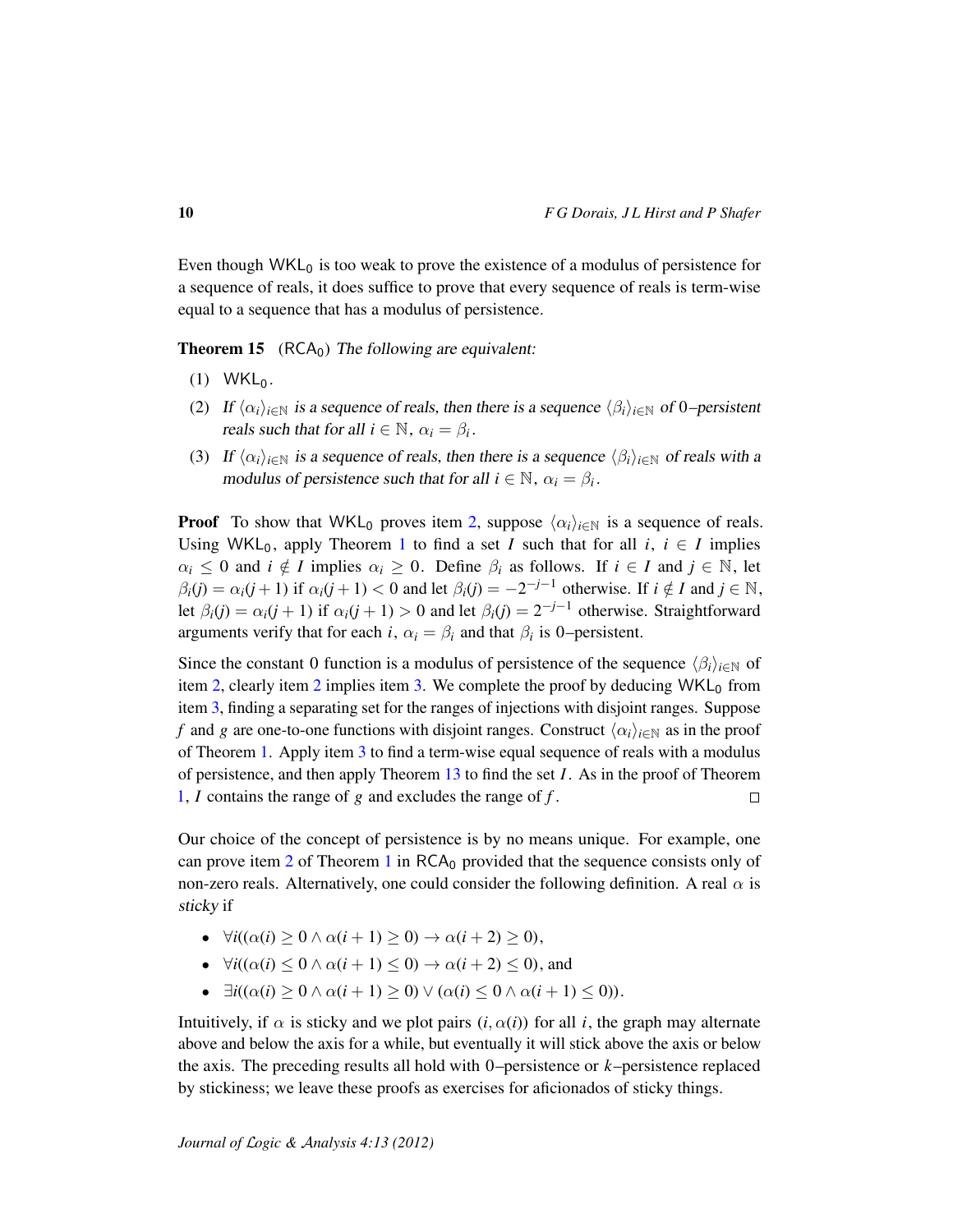# 5 Relatively persistent reals

Rather than comparing a real to 0 as in the definition of *k*–persistent, we can compare a pair of reals. If  $\alpha$  and  $\beta$  are reals, we say that  $\alpha$  and  $\beta$  are relatively *k*–persistent if  $\alpha - \beta$  is *k*–persistent. Here  $\alpha - \beta$  is shorthand for  $\alpha + (-\beta)$ , and addition and unary negation on reals are defined as in Definition II.4.4 of Simpson [\[8\]](#page-13-0). Note that  $RCA<sub>0</sub>$ proves that  $\alpha - \beta$  is *k*–persistent if and only if  $\beta - \alpha$  is *k*–persistent, so the definition does not depend on the order of the reals. Consider the following result on minima.

<span id="page-10-3"></span>**Theorem 16** ( $RCA<sub>0</sub>$ ) The following are equivalent:

- $(1)$  WKL<sub>0</sub>.
- <span id="page-10-0"></span>(2) If  $\langle\langle \alpha_i^j\rangle_{i\leq n_j}\rangle_{j\in\mathbb{N}}$  is a sequence of finite sequences of reals, then there is a function  $h: \ \mathbb{N} \to \mathbb{N}$  such that for every  $j \in \mathbb{N}$ ,  $\alpha_j^j$ *i*<sub>*h*(*j*)</sub> is a minimum for  $\langle \alpha_i^j \rangle_{i \leq n_j}$ . That is,  $\alpha_{h(j)}^j \leq \alpha_i^j$  for every  $i \leq n_j$ .
- <span id="page-10-1"></span>(3) If  $\langle (\alpha_0^j) \rangle$  $j_0^j, \alpha_1^j$  $\binom{1}{1}$ <sub>*j*∈N</sub> is a sequence of ordered pairs of reals, then there is a function  $h: \mathbb{N} \to 2$  such that for every  $j \in \mathbb{N}$ ,  $\alpha_i^j$  $\frac{d}{d h(j)}$  is a minimum of ( $\alpha_0^j$  $j_0, \alpha_1^j$  $'_{1}$ .
- <span id="page-10-2"></span>(4) If  $\langle \alpha_i \rangle_{i \in \mathbb{N}}$  is a sequence of reals then there is a function *h* :  $\mathbb{N} \to \mathbb{N}$  such that for every  $i \in \mathbb{N}$ ,  $\alpha_{h(i)}$  is a minimum of  $\langle \alpha_j \rangle_{j \leq i}$ .

**Proof** Working in RCA<sub>0</sub>, to prove that WKL<sub>0</sub> implies item [2,](#page-10-0) construct a tree  $T \subset \mathbb{N}^{\leq \mathbb{N}}$ as follows. Place the sequence  $\sigma$  of length *l* in *T* if and only if for each  $j < l$  there is no witness below *l* that  $\alpha_j^j$  $\int_{\sigma(j)}^{j}$  is not the minimum of  $\langle \alpha_i^j \rangle_{i \leq n_j}$ . More precisely,  $\sigma$  is in *T* if and only if for every  $j < l$  there is no  $i \leq l$  and  $m \leq n_j$  such that α *j*  $\sigma(j)(i) - 2^{-i+1} > \alpha_m^j(i)$ . RCA<sub>0</sub> can prove that *T* is infinite and that the labels used in level *j* of the tree are bounded by  $n_j$ . Using WKL<sub>0</sub>, apply Lemma IV.1.4 of Simpson [\[8\]](#page-13-0) to find an infinite path through *T* . The sequence of nodes in the path gives a sequence of values for a function *h* that satisfies item [2.](#page-10-0)

Clearly, item [3](#page-10-1) is a special case of [2.](#page-10-0) To see that item 3 implies  $WKL_0$ , we use Theorem [1.](#page-2-1) let  $\langle \alpha_j \rangle_{j \in \mathbb{N}}$  be a sequence of reals and consider the sequence of ordered pairs  $\langle (\beta_0^j)$  $(\beta_0^j, \beta_1^j)_{j \in \mathbb{N}}$  where for all *j*,  $\beta_0^j = 0$  and  $\beta_1^j = \alpha_j$ . Apply item [3](#page-10-1) and use  $\Delta_1^0$ –comprehension to prove the existence of  $I = \{i \in \mathbb{N} \mid h(i) = 1\}$ . Then *I* satisfies item [2](#page-2-0) of Theorem [1,](#page-2-1) which is equivalent to  $WKL_0$ .

Item [4](#page-10-2) is also a special case of item [2,](#page-10-0) with the finite sequences taken as initial segments of a single infinite sequence. The proof that item  $4$  implies WKL<sub>0</sub> is part of Theorem 2 of Hirst [\[4\]](#page-13-7).  $\Box$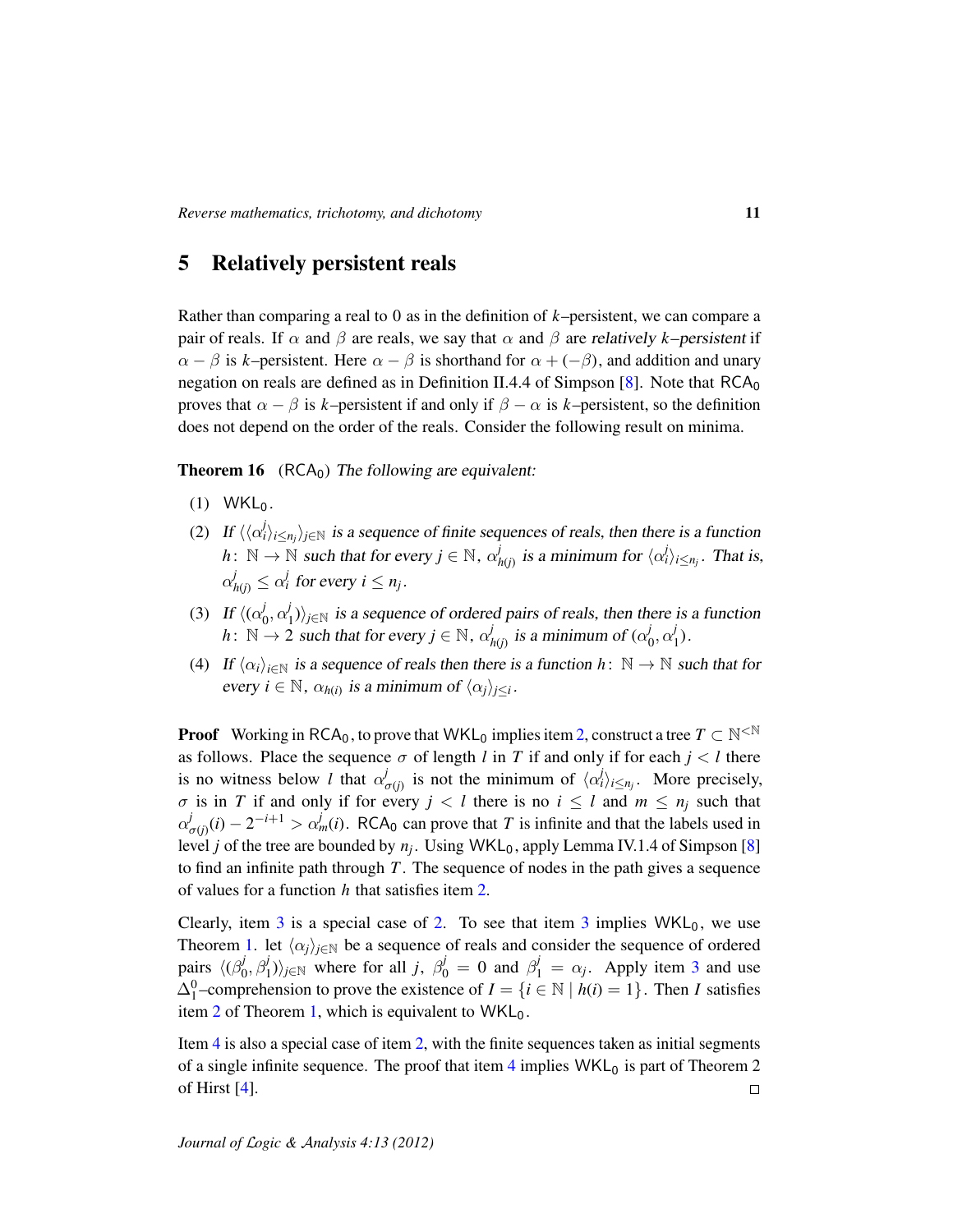Applying the concept of relatively *k*–persistent, we can formulate a computable restriction of item [2](#page-10-0) of the preceding theorem.

<span id="page-11-0"></span>**Theorem 17** (RCA<sub>0</sub>) If  $\langle \langle \alpha_i^j \rangle_{i \le n_j} \rangle_{j \in \mathbb{N}}$  is a sequence of finite sequences of reals such that each finite sequence is pairwise relatively *k*–persistent, then there is a function  $h: \ \mathbb{N} \to \mathbb{N}$  such that for every  $j \in \mathbb{N}$ ,  $\alpha_l^j$  $\int_{h(j)}^{j}$  is a minimum of  $\langle \alpha_i^j \rangle_{i \leq n_j}$ .

**Proof** Working in RCA<sub>0</sub>, use the following process to compute  $h(j)$  from  $\langle \alpha_i^j \rangle_{i \leq n_j}$ . Linearly order the elements of  $\langle \alpha_i^j \rangle_{i \leq n_j}$  by starting with  $\alpha_i^j$  $j_0^j$ . If  $\alpha_0^j$  $\alpha_0^j, \ldots, \alpha_i^j$  have been linearly ordered, place  $\alpha_i^j$  $\frac{d}{dt}$  just to the left of the leftmost  $\alpha_i^j$  $\frac{d}{dt}$  such that  $\alpha_i^j$  $\frac{d}{i'}(k) - \alpha_i^j$  $i+1$ <sup>(k)</sup> ≥ 0. (By relative *k*-persistence,  $\alpha_i^j$  $\alpha_i^j \geq \alpha_i^j$  $i_{i+1}$ .) If no such *i*' exists, place  $\alpha_i^j$  $i_{i+1}$  on the extreme right. When all  $n_i$  elements have been linearly ordered, let  $h(j)$  be the index of the leftmost real.  $\Box$ 

The process described in the preceding proof can be executed in a weak constructive setting, proving the following result.

<span id="page-11-3"></span>**Theorem 18** ( $\widehat{E}-HA^{\omega}_{1} + QF-AC^{0,0}$ ) Every finite sequence of pairwise relatively *k*–persistent reals has a minimum.

The finite linear orderings in the proof of Theorem [17](#page-11-0) can be thought of as finite approximations of embeddings of sequences of reals in Q. Consequently, it is natural to rephrase Theorem [16](#page-10-3) as follows.

<span id="page-11-4"></span>**Theorem 19** ( $RCA<sub>0</sub>$ ) The following are equivalent:

- $(1)$  WKL<sub>0</sub>.
- <span id="page-11-1"></span>(2) If  $\langle\langle \alpha_i^j\rangle_{i\leq n_j}\rangle_{j\in\mathbb{N}}$  is a sequence of finite sequences of reals, then there is a sequence of embeddings  $e_j$ :  $n_j + 1 \rightarrow \mathbb{N}$  such that for all *i* and *i'* less than or equal to  $n_j$ ,  $e_j(i) \leq e_j(i')$  implies  $\alpha_i^j \leq \alpha_i^j$ ,<br>i' ·
- <span id="page-11-2"></span>(3) For every sequence of reals  $\langle \alpha_i \rangle_{i \in \mathbb{N}}$  there is an embedding  $e : \mathbb{N} \to \mathbb{Q}$  such that for all *i* and *j*,  $e(i) \leq e(j)$  implies  $\alpha_i \leq \alpha_j$ .

**Proof** To prove that WKL<sub>0</sub> proves item [2,](#page-11-1) use WKL<sub>0</sub> and apply Theorem [15](#page-9-2) to find 0–persistent forms of all the pairwise differences of the reals from each finite sequence, acquiring essentially the same information as if each pair was relatively 0–persistent. Use the construction of Theorem [17](#page-11-0) to find the linear orderings.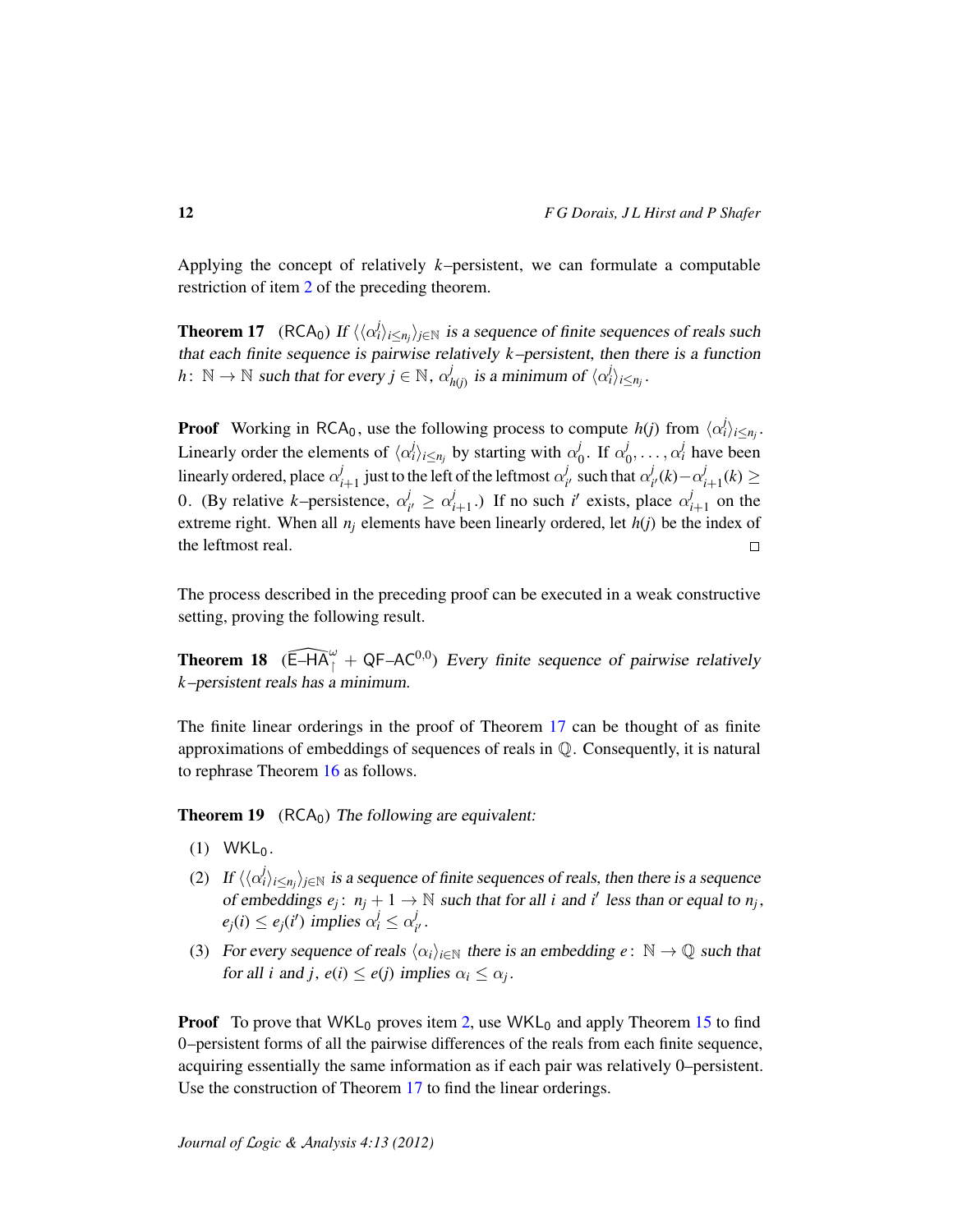To prove that item [2](#page-11-1) implies item [3,](#page-11-2) apply item [2](#page-11-1) to the sequence of initial segments of  $\langle \alpha_i \rangle_{i \in \mathbb{N}}$  and find linear orderings for each initial segment. Gradually construct *e* as follows. Suppose *e* is defined on  $\alpha_0, \ldots, \alpha_j$ . To simplify notation, renumber the indices so that the embedded order matches the order of the indices. If the finite ordering provided by item [2](#page-11-1) on  $\alpha_0, \ldots, \alpha_j, \alpha_{j+1}$  indicates that  $\alpha_{j+1} \leq \alpha_0$ , let  $e(j+1) = e(0) - 1$ . If it indicates that  $\alpha_j \leq \alpha_{j+1}$ , let  $e(j + 1) = e(j) + 1$ . Otherwise, find the least *i* such that  $\alpha_i \leq \alpha_{j+1} \leq \alpha_{i+1}$  or  $\alpha_{i+1} \leq \alpha_{j+1} \leq \alpha_i$ , and let  $e(j+1) = (e(i) + e(i+1))/2$ .

To show that item  $3$  implies WKL<sub>0</sub>, deduce item  $2$  of Theorem [16](#page-10-3) by using the embedding from item [3](#page-11-2) to select minima of initial segments of a sequence of reals.  $\Box$ 

Following the pattern of Theorem [17](#page-11-0) and Theorem [18,](#page-11-3) we could use relative 0– persistence to formulate computable and constructive analogs of item [2](#page-11-1) of Theorem [19.](#page-11-4) If we require that the embeddings of Theorem [19](#page-11-4) preserve equality, the corresponding result acts more like trichotomy and requires  $ACA_0$ .

<span id="page-12-2"></span>**Theorem 20** ( $RCA<sub>0</sub>$ ) The following are equivalent:

- $(1)$  ACA<sub>0</sub>.
- <span id="page-12-0"></span>(2) If  $\langle\langle \alpha_i^j\rangle_{i\leq n_j}\rangle_{j\in\mathbb{N}}$  is a sequence of finite sequences of reals, then there is a sequence of embeddings  $e_j$ :  $n_j + 1 \rightarrow \mathbb{N}$  such that for all *i* and *i'* less than or equal to  $n_j$ ,  $e_j(i) \leq e_j(i')$  if and only if  $\alpha_i^j \leq \alpha_i^j$ *i* 0 .
- <span id="page-12-1"></span>(3) For every sequence of reals  $\langle \alpha_i \rangle_{i \in \mathbb{N}}$  there is an embedding  $e : \mathbb{N} \to \mathbb{Q}$  such that for all *i* and *j*,  $e(i) \leq e(j)$  if and only if  $\alpha_i \leq \alpha_j$ .

**Sketch of proof** To show that  $ACA_0$  proves item [2,](#page-12-0) it is easy to show that the desired sequence of embeddings is arithmetically definable. The proof that item [2](#page-12-0) implies item [3](#page-12-1) can be adapted from the similar proof for Theorem [19.](#page-11-4) To complete the proof, it suffices to use item [3](#page-12-1) to derive item [3](#page-4-1) of Theorem [4,](#page-4-3) since that statement implies ACA<sub>0</sub>. Given a sequence of reals  $\langle \alpha_i \rangle_{i \in \mathbb{N}}$ , define the sequence  $\langle \beta_i \rangle_{i \in \mathbb{N}}$  by  $\beta_0 = 0$  and  $\beta_{i+1} = \alpha_i$  for all *i*. Applying item [3](#page-12-1) to  $\langle \beta_i \rangle_{i \in \mathbb{N}}$ , we know that  $\alpha_i = 0$  if and only if  $e(i + 1) = e(0)$ .  $\Box$ 

As a final exercise, the reader could define the notion of relatively *k*–persistent contractive pairs of reals and formulate and prove computable and constructive restrictions of item [2](#page-12-0) of Theorem [20.](#page-12-2)